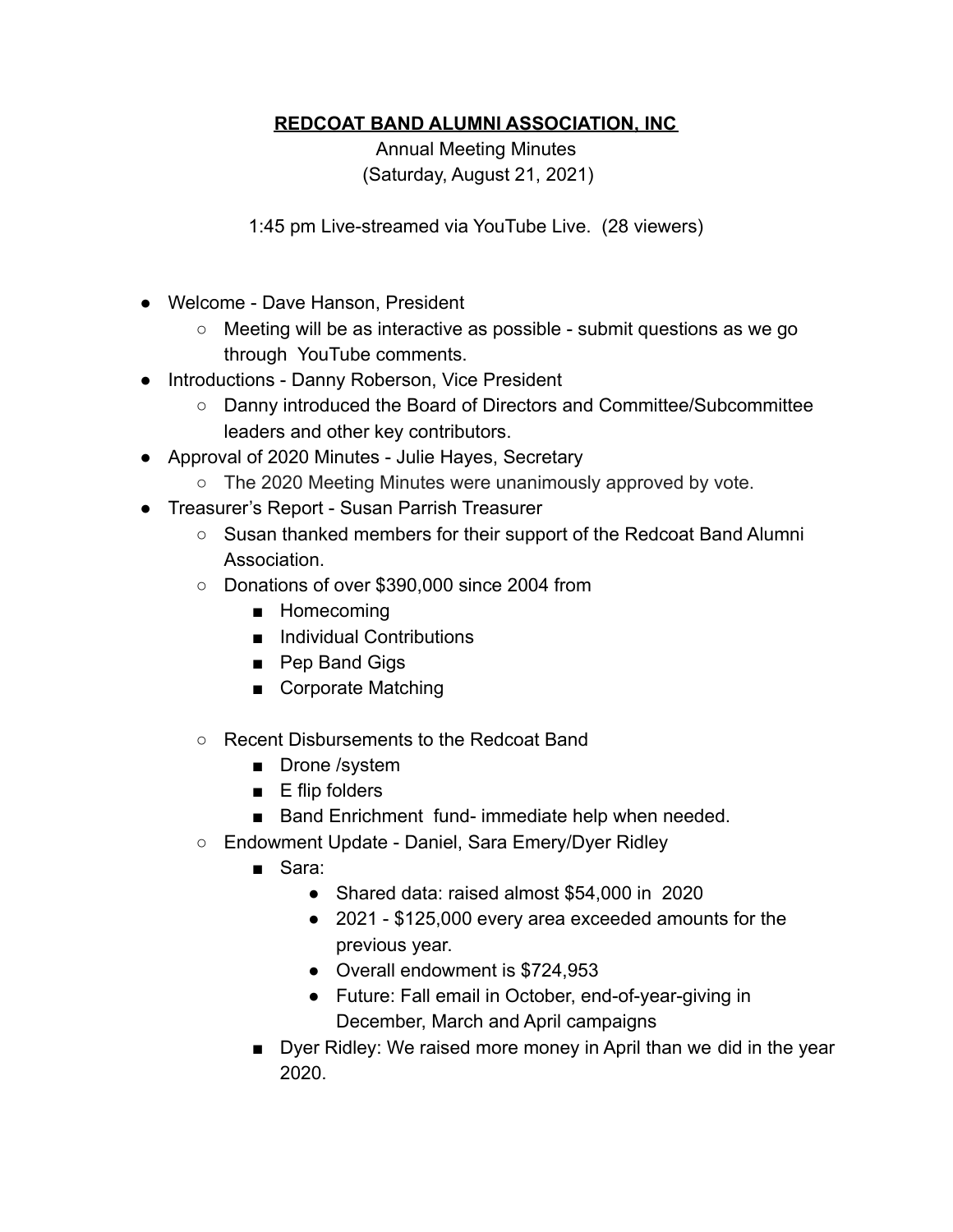- Solicited Hartman Donors for the Redcoat Band and had many who donated for the first time.
- State of the Band Update Dr. Bawcum
	- Special intro by Tom Jackson- "Keep your seats everyone! The Redcoat director is coming!"
	- Struggles with last season. Spring semester no basketball bands (SEC directive) so got creative and had outdoor band class including units: "History of Redcoats", experiments in properties of sound and light, timbre, tone, etc. Prepped for G-Day. The Intramural Parking deck was the only approved area to gather and play.
	- Summer: Dr. Jaclyn Hartenberger named Interim Director of Bands.
	- 2 new band directors:
		- Shiree Williams- Associate Director of Bands In the mid 2000's, a Redcoat Band performance in Waycross influenced his decision to become a band director.
		- Dr. Mia Athanas Part time Assistant Director of Athletic Bands
	- Fall: planning on full band in Charlotte for Clemson, full band to Florida and reduced-size groups to other out of town games (Auburn and Tech). We are the only SEC school traveling to two games.
	- Shows:
		- Classic Georgia
		- Sing Along Divas (for current college generation)
		- Psychedelia twists on tradition
		- Resuming Pregame one change- no second verse of "Hail"
	- Dyer, Sarah, and Johnie Appreciative of the great relationship and teamwork with the Franklin College Development Office.
	- Where will the funds raised be used?
		- Installing wifi at Redcoat Field as soon as equipment is received
		- Bleachers in the near future
		- Long term- indoor area that will hold the band at Redcoat Field
		- Short term longer band camp. This year only 10 hours of rehearsal before classes start.
		- Other -
			- Permanent storage needed at Redcoat Field
			- Recording capability at Redcoat Field
	- Pause for Questions from Alumni:
		- Can the history unit class resources be made available to alums? Yes.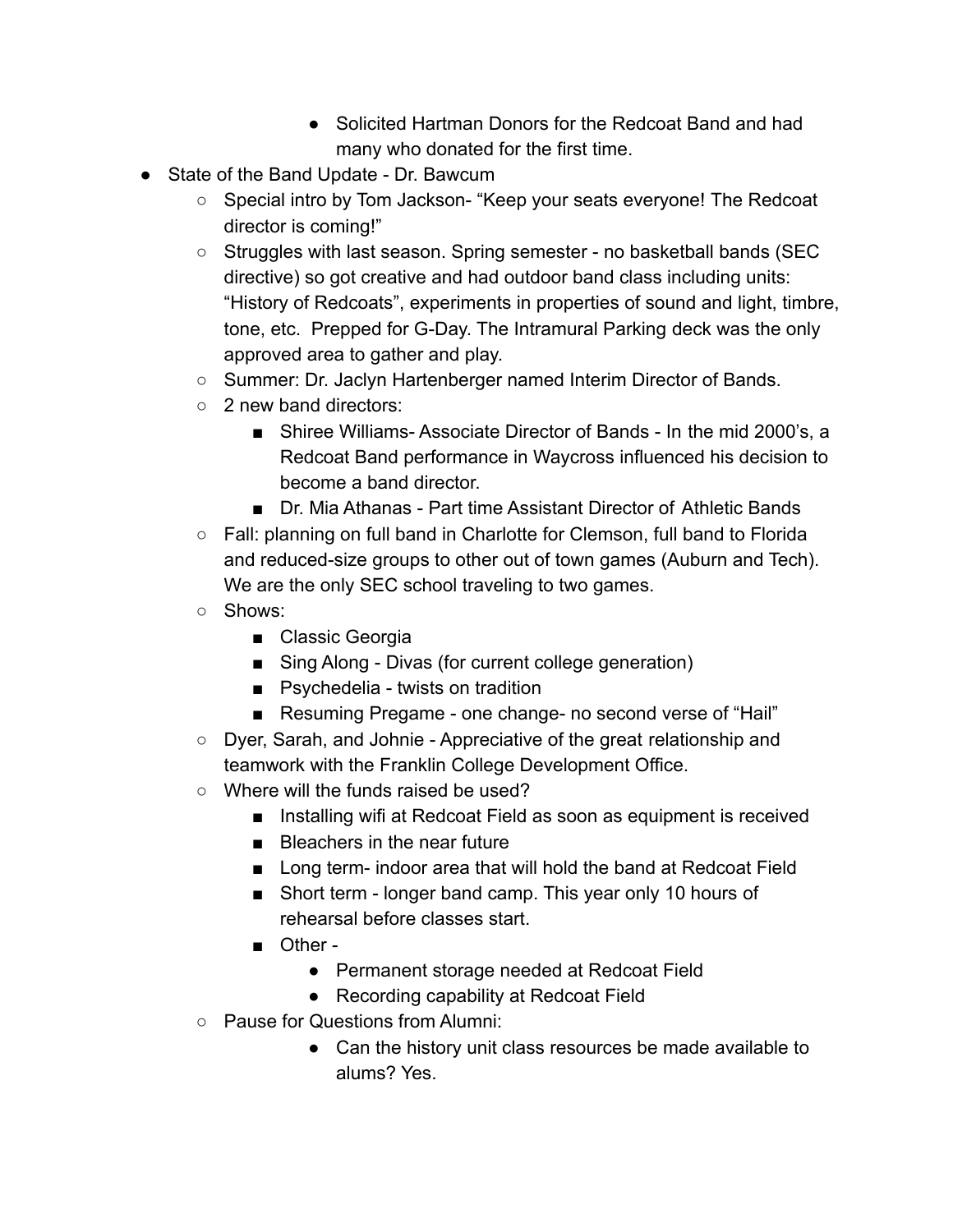- Tent was seen at Redcoat Field- is this temporary?- \$7,000 to rent for the fall. A place was needed to treat people and to provide a place to get out of the sun.
- Are Redcoat recordings available? Have not recorded since 2007. Will not be done until equipment is available. Decisions need to be made about distribution and format, etc.
- For Sara- Was our board the first to reach 100% participation in the fundraising campaign? Yes!
- No more paper printing? E-flip folders no copies or lost time. Provides flexibility.
- Homecoming flexibility Planning to have Alumni Band, but not sure what it will look like with so many last-minute decisions being made.
- Purpose as an organization-
	- Students are the focus. At the end of their time in Redcoats they should have had a rewarding and engaging experience
	- Brett's personal goal: when people hear "UGA" they first think of the Redcoat Band
- Committee Reports-Dave Hanson
- Election Results-
	- Linda Butts Registered Agent
		- All three reelected to the board Susan Parrish, Mark Perry, and Julie Hayes
- Events Committee Mark Perry
	- Pep Band
		- number of participants has grown over the years (except for Covid months)
		- National exposure this year- tennis event and birthday party for host of Georgia Gameday TV show
		- Regional Pep Band initiative to expand opportunities to play across the state
	- Homecoming Ellen Black
		- 2020 Virtual Homecoming had 147 participants with \$16,913 raised
		- Proceeding as normal until told we cannot. Flexibility and patience are key! Participants- 232 registered with 6 virtual registrants.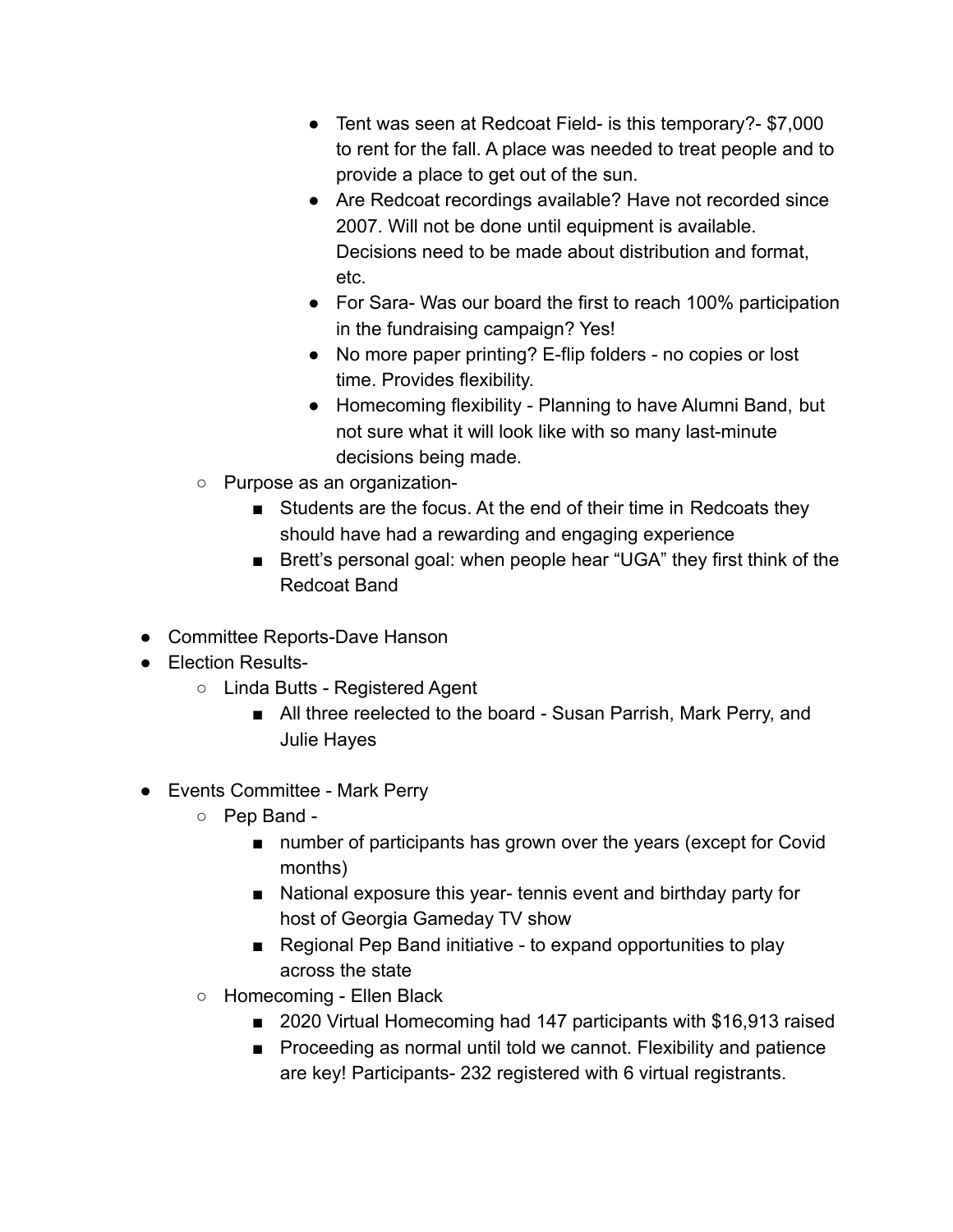- No paper tickets. All tickets will be in Apple Wallet or Google Pay. Deadline to order tickets has passed and email will be sent by the Ticket Office to those who purchased.
- No final word on borrowed instruments
- Commemorative field passes will be provided.
- Pause for Questions from Alumni:
	- Can Pep band use E-flip folders or is it too expensive? It would most likely have to be purchased individually. Mark will check on what is used by current Redcoats.
- Ways & Means Committee Daniel Peach and Linda Butts
	- Fundraising Update
		- Thanks to alumni for donations.
		- Virtual homecoming 2020 Stay @ Homecoming almost \$17K
		- "Joy of being a Redcoat" campaign great participation
		- Giving Week- first board to have 100% participation. Matching challenge met.
		- Corporate matches and Amazon Smile- be sure to take advantage of these options. More info available on the RBAA webpage.
		- Always looking for new ideas for fundraising to fulfill the Redcoat wish list.
		- Daniel thanked everyone for their generosity.
	- Royalties/Merchandise partners Linda Butts
		- Recently surpassed \$11,500 in total royalties from "Drum Dawg" logo (registered trademark) since its inception.
		- If you see any unauthorized use, please report via email so that it can be checked.
		- Online store coming soon. BSN sports will be the vendor.
- Membership Committee Julie Hayes for Christina Carrere
	- Membership Engagement
		- UGA Mentor Program
			- UGA Mentor program is offered through the Career Center. Alumni can self-identify as a Redcoat alum. There are currently 87 Redcoat Alumni who have signed up. Thanks to Christina for helping coordinate the "Redcoat" self-identification option for students and alumni.
		- RBAA Needs
			- Young Alumni Council ("YAC") 2020 and 2021 grads- we need you to join the YAC!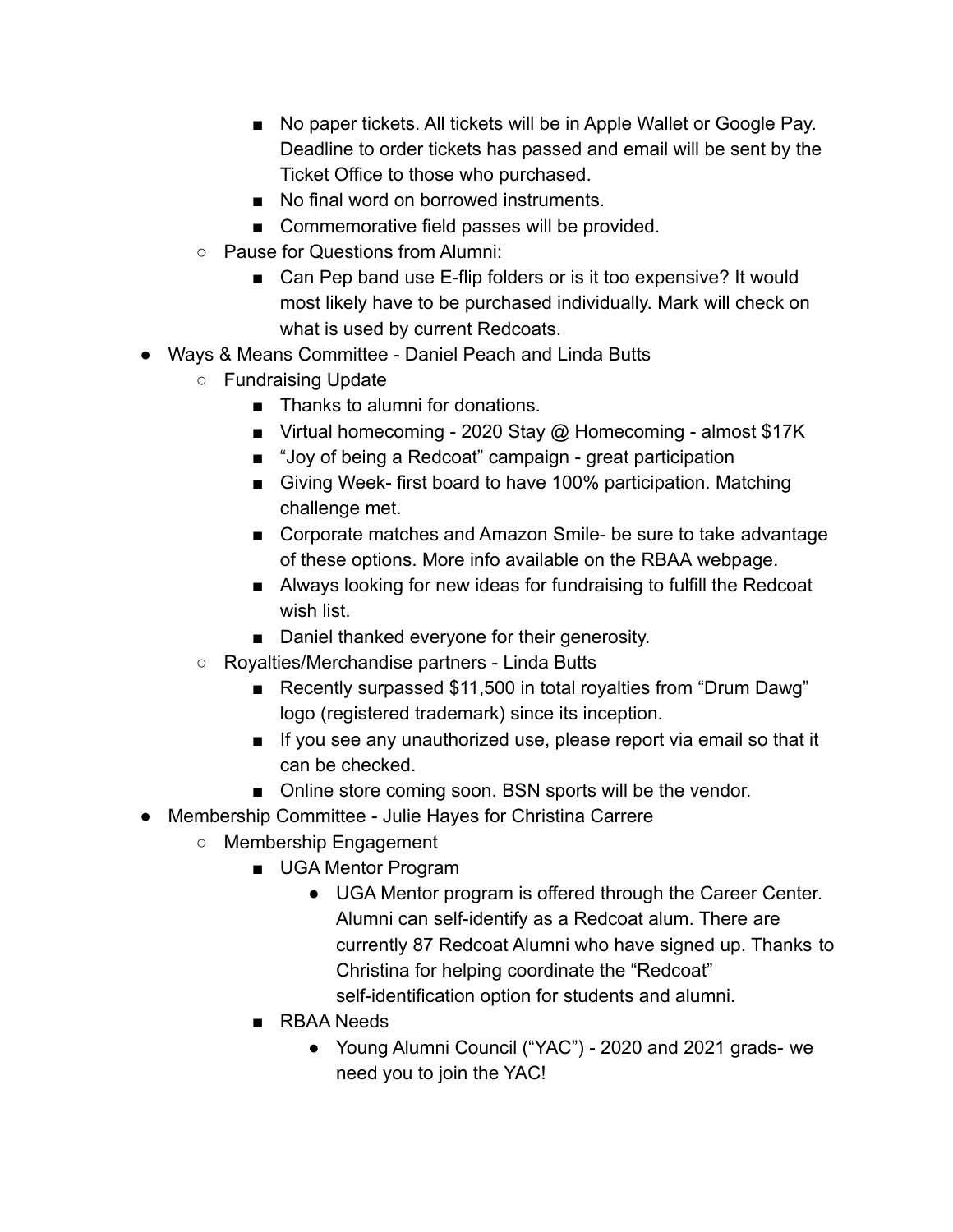- Corresponding Secretary to help with handwritten "Thank" You" notes to donors.
- Technology Committee Members
- Senior Appreciation
	- 2020 and 2021 graduates were gifted Redcoat Alumni Band performance shirts.
- Current Redcoat Auxiliary Stats Julie Hayes and Cassie Moates
	- New members for 20-21 : 10 majorettes, 1 Feature Twirler, 23 Georgettes, and 35 Flags.
	- Winter Guard: 2020 season was cut short, but they were able to compete in 2021
	- Two UGA twirlers won national awards at the USTA Nationals- Erin Smith and Ally Duda
- Public Relations Committee Danny Roberson
	- Various Communication Channels: Email, newsletter, social media, website
	- Pat Newsletter
		- newsletter goes out once a month. Emails as needed.
		- Requested that alumni send information about their special achievements and interesting stories.
		- New website is up. There are many historical lists, some of which need updating with information and names.
	- Nicole Social Media
		- Facebook Private group "UGA Redcoat Alumni Band Members"
		- Facebook Page "Redcoat Alumni Band"
		- Twitter
		- Instagram
		- YouTube Channel
		- Sharing more videos and video compilations
		- Redcoat Love about 70 people have submitted stories
		- Nicole presented a session at the NAoAB Social Media Seminar
- Pause for Questions from Alumni:
	- Comment: Kroger Rewards is an additional way to benefit RBAA.
	- Comment: Amazon Smile amounts: 2020 \$306 2021(so far) \$380
	- Corporate sponsors any update? Will follow up.
	- Is the Redcoat Band merchandise that has been recently released on a website that is not RBAA properly licensed? This has been reported and is being checked into. If you see items being sold that you feel need to be reviewed, include a photo with your email.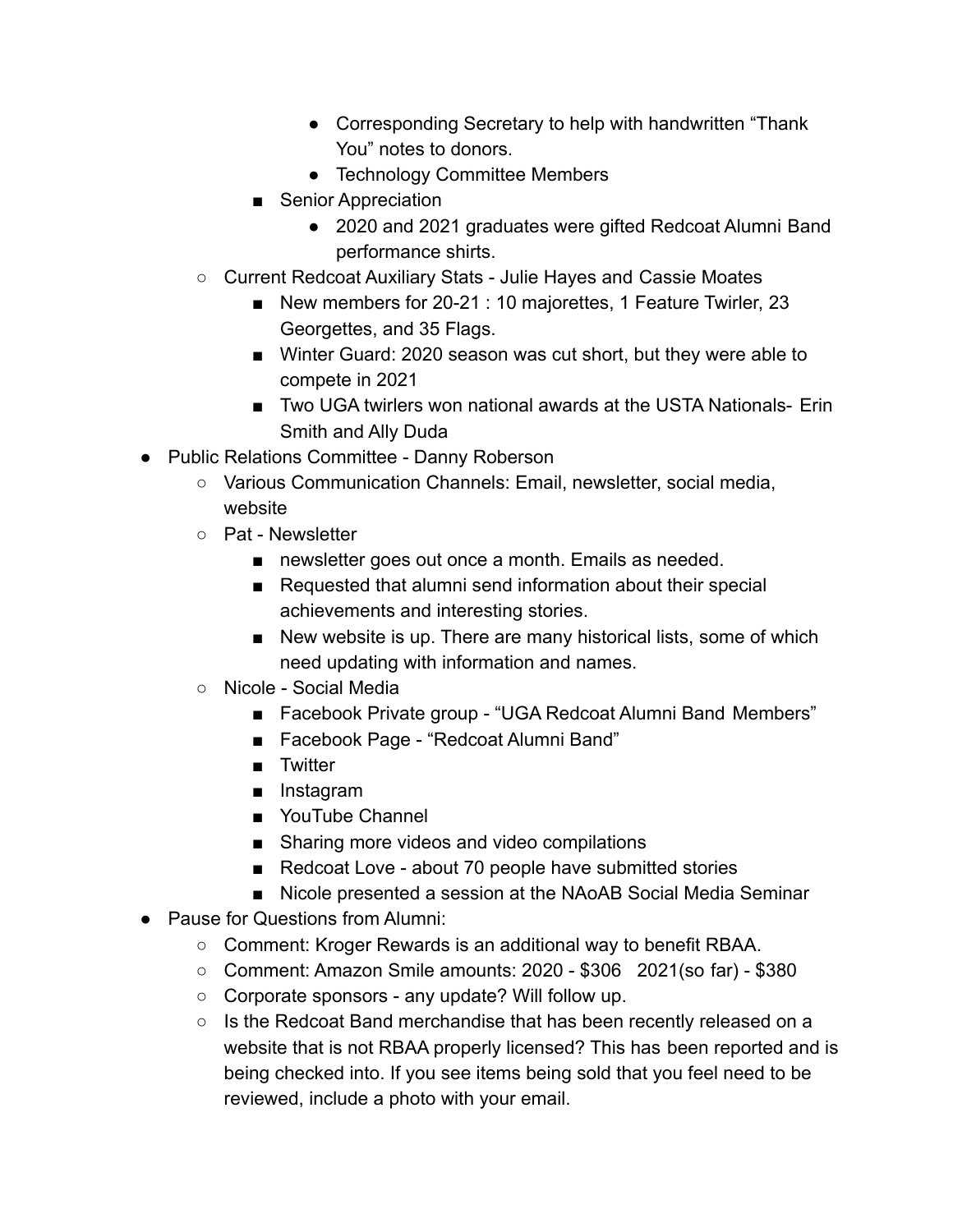- $\circ$  Comment: E flip depends on the instrument for which it is needed.
- Opportunity to purchase Redcoat (or RBAA)-branded Facemasks? Hopefully available soon
- National Association of Alumni Bands Lee and Linda Butts RBAA Delegates
	- Lee gave some background information about NAoAB.
	- RBAA is an active charter member of NAoAB
	- Benefits of membership include webinars, networking coffees, symposia, member library, mentoring new alumni bands
	- Networking with many other conferences, etc.
	- Presenters: Nicole-social media, Danny Roberson and Dave Hanson leadership, Pat - emails
	- Thank you to Linda Butts national officer and Leigh Tompros -regional officer!
	- Conference for next year is planned for Orlando at UCF.
- Technology and 50th Anniversary
	- Technology Lee
		- Six people from six different decades are on the committee.
		- New additions to the web site and new infoblox format
	- Linda
		- 1974 was the first Alumni Band organized by Roger Dancz.
		- First committee meeting was in March 40 people on the committee
		- James Williams (mellophone/sousaphone 2000's) has designed the logo.
		- Email any ideas.
- Questions:
	- none
- New business:
	- None
- "Thank you" to everyone!
- Meeting adjourned at 3:25 pm